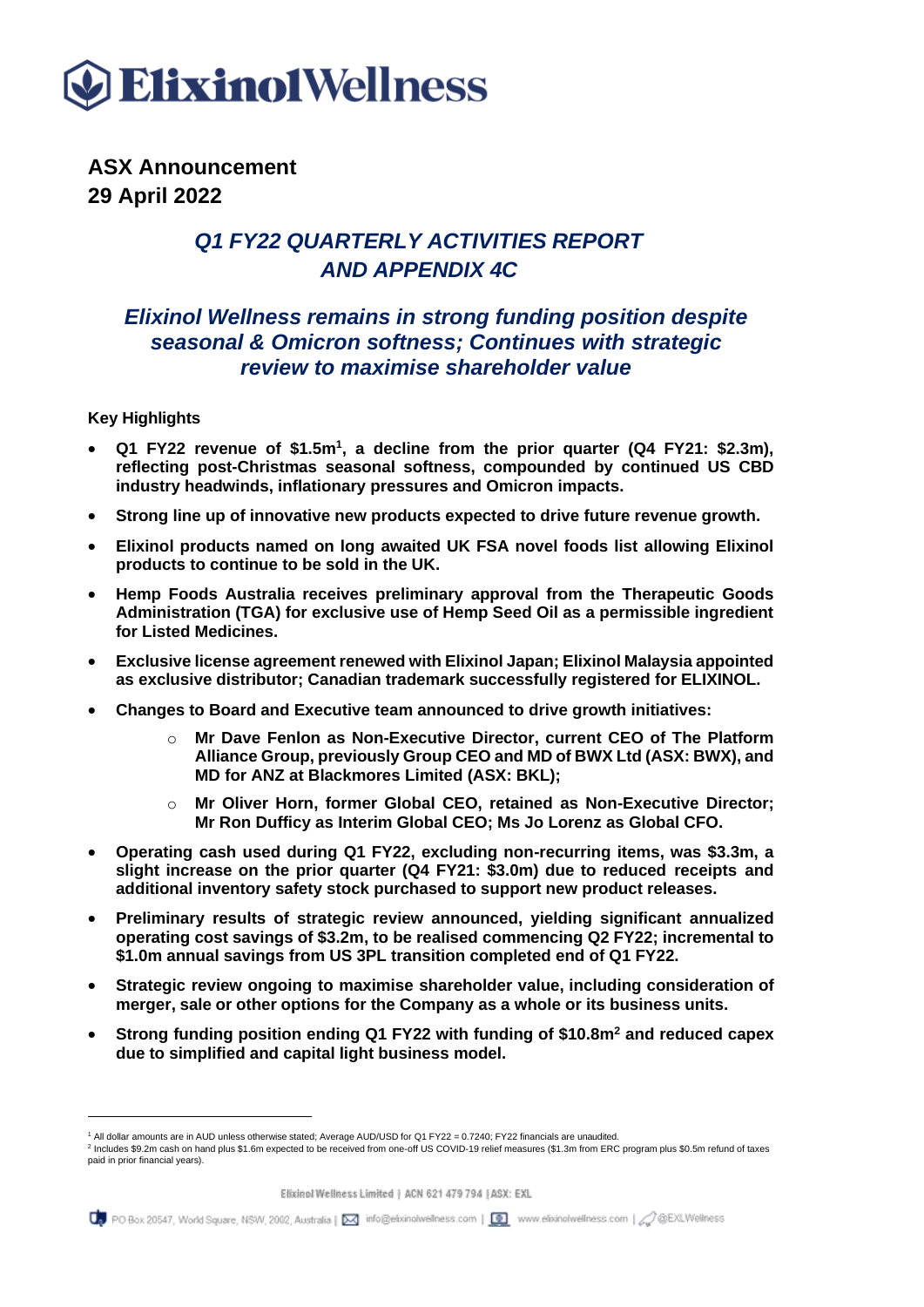Elixinol Wellness Limited (**Elixinol Wellness, EXL** or the **Company**) **(ASX:EXL**) a global leader in the hemp industry, innovating, marketing and selling hemp derived nutraceutical, food and topical products, releases its Quarterly Activities Report and Appendix 4C cash flow report for the quarter ended 31 March 2022 (**Q1 FY22**).



Interim Global Chief Executive Officer, Ron Dufficy, commented: *"It was a busy March quarter for the Elixinol Wellness team as we continued to make progress with the previously announced strategic review. We implemented substantial additional cost reductions which will make the Group more efficient moving forward and made related changes to our Board and Management structure. I am delighted to have taken over the* 

*leadership role from Oliver Horn. I also welcome Dave Fenlon as new Non-Executive Director and Jo Lorenz into the role of Global CFO.*

*We are excited to have achieved a number of new product development milestones across our core markets during the quarter and achieved strong outcomes in many of our other markets. Our products were named on the long-awaited UK FSA novel foods list; we renewed an exclusive license agreement with Elixinol Japan; appointed Elixinol Malaysia as exclusive distributor; and we received a Canadian trademark received for ELIXINOL after many years of application processing time.*

*We look forward to keeping the market updated as we continue with our strategic review process and in communicating our operational progress."*

The Company reported revenue of \$1.5m for Q1 FY22, a decline from the prior quarter (Q4 FY21: \$2.3m), reflecting post-Christmas seasonal softness, compounded by continued US CBD industry headwinds, and Omicron impacts.

Operating cash used during Q1 FY22, excluding non-recurring items was \$3.3m, a slight increase on the previous quarter (Q4 FY21: \$3.0m) and a 18% improvement compared with PCP (Q1 FY21: \$4.0m). The increase in cash outflows was due to further investment required to increase inventory safety stock and support release of new products in Q2. During the quarter, \$0.3m was received from US Government Employee Retention Credits.

Following the announcement of the strategic review update, the cost base has been significantly reduced with the impacts starting to be realised from Q2 FY22. On 28 March 2022, the Company announced preliminary findings of its strategic review which identified opportunities to reduce annual operating costs by approximately \$3.2m.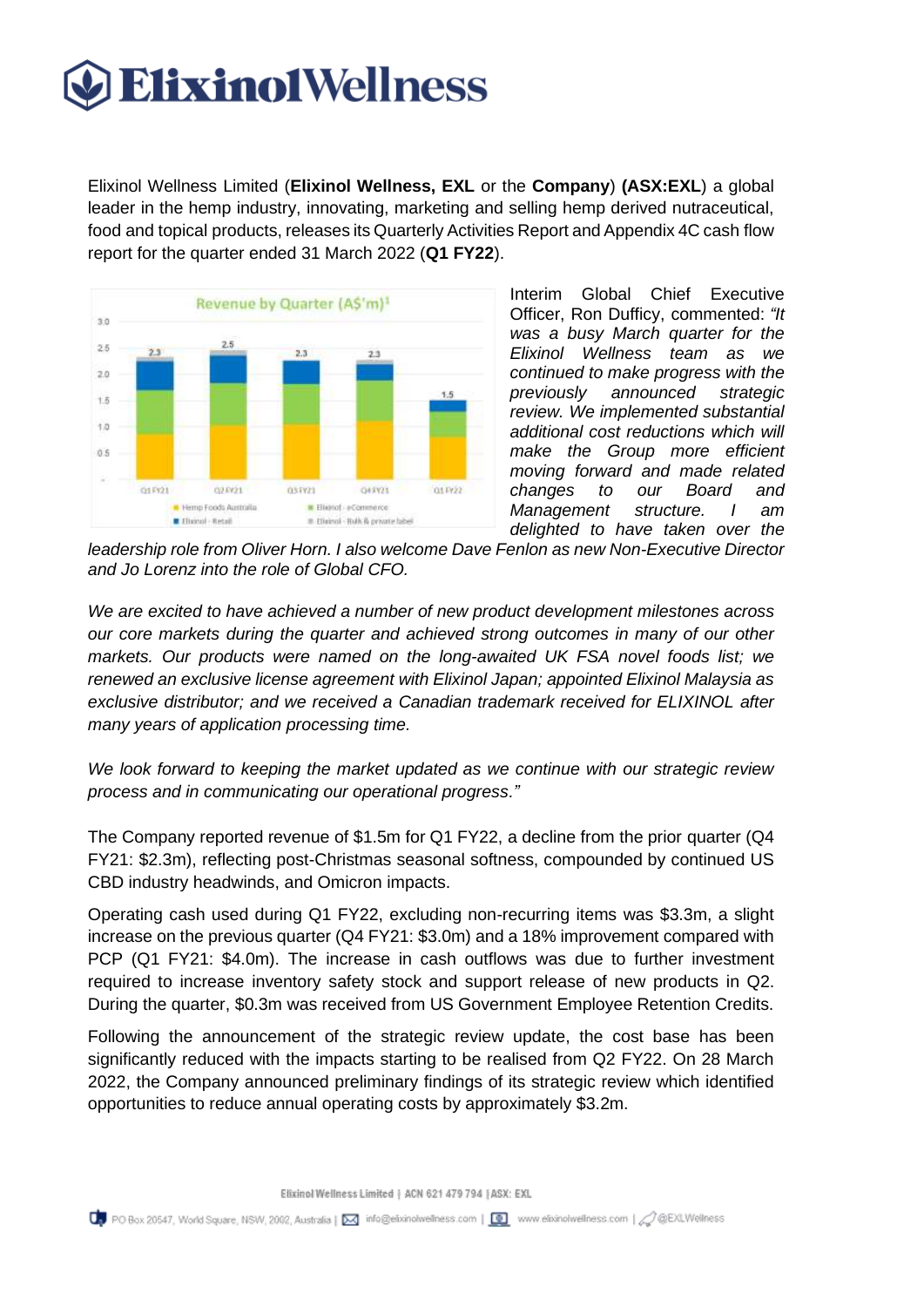These significant cost savings are in addition to previously communicated savings following the transition to a capital light third-party logistics and order fulfillment model in the US which was completed at end of Q1 FY22 and is expected to yield annual savings of more than \$1.0m. These new savings are also in addition to previously communicated savings of approximately \$2.5m annualised from the transition to a licensing model in the UK which was completed in Q4 FY21.

The Company finished the quarter well-funded with \$10.8m including \$9.2m in cash and an additional \$1.6m expected from US COVID-19 relief measures.

### **Hemp Foods Australia update**

Hemp Foods Australia's growth trajectory halted due to normal seasonality and amidst a new wave of COVID-19 infections, with revenue down 27% vs Q4 FY21 (Q1 FY22: \$813k vs Q4 FY21: \$1,121k). Seasonality was reported in the previous year whereby Q1 FY21 revenue was 23% lower than Q4 FY20.

During the quarter, there were significant impacts in Australia due to COVID-19 and floods. We see an improvement in trading conditions moving forward. Supported by new products and an improving market, Hemp Foods Australia has reported a stronger start to Q2. After a successful launch of new products into Costco in Q4, purchase orders received in April have already exceeded the total received during all of Q1. Additionally, distribution of our seed products has been confirmed for a new Costco store scheduled to open in Auckland, New Zealand in August 2022.

### *Hemp Foods Australia launches a new Mixed Berry flavoured Hemp Protein*

Being the fourth flavour in our successful range of protein powders, the Mixed Berry flavoured Hemp Protein is a smooth blend of antioxidant-rich acai and premium-grade Hemp Gold® Protein. Creamy and delicious mixed berry flavour is perfect for a plant-based milk shake or added to your smoothie. Packed full of goodness, hemp protein contains a complete spectrum of amino acids, naturally occurring iron, magnesium, thiamine (B1) and zinc.

Our multi-channel distribution strategy means our new Mixed Berry Flavour Shake is available to customers through Flora & Fauna and our own website whilst health food retailers can buy through our national distribution network including Unique, Oborne and Go Vita.



The relaunch and expansion of our protein range has delivered a 63% growth in category revenue contribution for the quarter compared to PCP.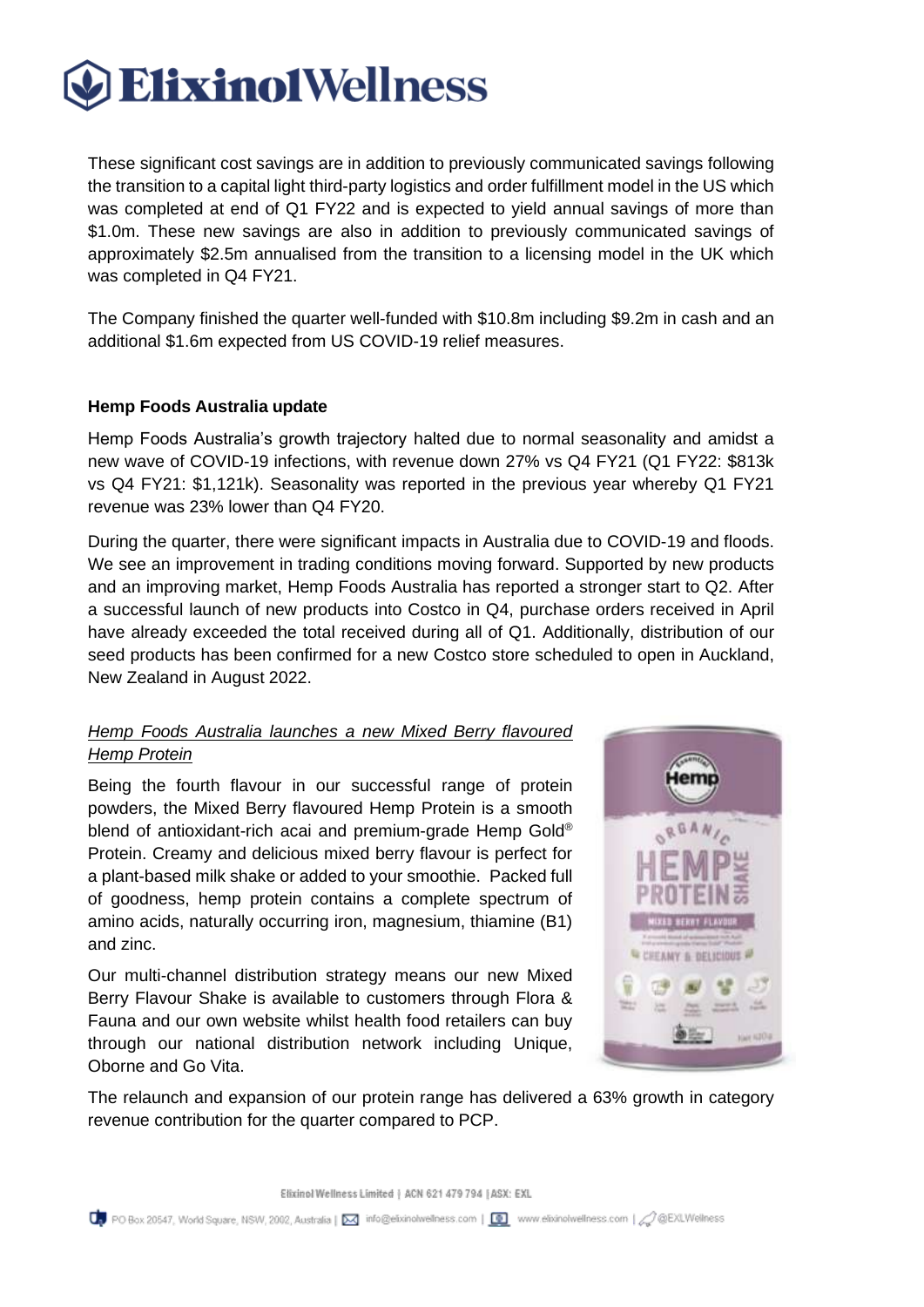### *Celebrity chef Simon Toohey announced as brand ambassador for Hemp Foods Australia*

Hemp Foods Australia (**HFA**), Australia's leading hemp food company, has announced that former Masterchef finalist, Simon Toohey, has joined HFA as a brand ambassador.

Mr Toohey, who hosts Australia's first fully plant-based show on Network Ten called 'Freshly Picked with Simon Toohey', will work with HFA to spread the message about the health benefits of hemp and demonstrate how to use hemp food products in a range of meals.

Commenting on his new role as brand ambassador for HFA, Mr Toohey said, "*I'm so proud to be joining the brilliant team at Hemp Foods Australia as their Ambassador. A company with the same ethos as myself - to change the way we eat and therefore also help change the way we are looking after the planet. Can't get much better than that!*"

### *Hemp Seed Oil Therapeutic Goods Administrator (TGA) New Ingredient Application*

On 7 December 2021, Hemp Foods Australia submitted a New Ingredient Application for its Hemp Seed Oil with the Australian regulator, the Therapeutic Goods Administration (**TGA**). On 31 January 2022, Hemp Foods Australia (**HFA**) was notified that the first phase of the application was successful. This confirms that HFA was the first application and therefore the only application that will be assessed by the TGA. If the application is successful, HFA's Hemp Seed Oil will be accepted as a permissible ingredient for Listed Medicines and will be granted exclusivity of use for a two-year period. A final decision is anticipated to be received during or after September 2022.

### **Elixinol Americas update**

The Elixinol Americas business showed a revenue decline through the quarter, down 34% (Q1 FY22: \$713k vs Q4 FY21: \$1,074k), due to category promotion seasonality, an additional month of lower everyday retail prices (+20% discounts), lower discretionary retail spending amid fluctuating levels of Omicron infections and inflationary pressures. In addition, the CBD category continued to face over-supply challenges and regulatory uncertainty. Seasonality was reported in the previous year whereby Q1 FY21 revenue was 25% lower than Q4 FY20.

Despite the Q1 seasonality, monthly revenues during Q1 grew over the quarter with April performance trending towards a fourth month of consecutive revenue growth. Additionally, a strong line up of innovative new products will feature in the Company's promotional calendar which is expected to drive revenue growth.

The new e-commerce site continues to show strong leading performance metrics. Order conversion rate remained exceptionally strong at 5.6% and the subscription program continued to build momentum representing 32% of March e-commerce revenue. The loyalty program is also growing, which aims to reward and retain our most loyal customers.

The transformation towards a leaner, capital light e-commerce driven business saw significant progress throughout the quarter leading to a reduction in the annualised cost base by approximately \$2.0m.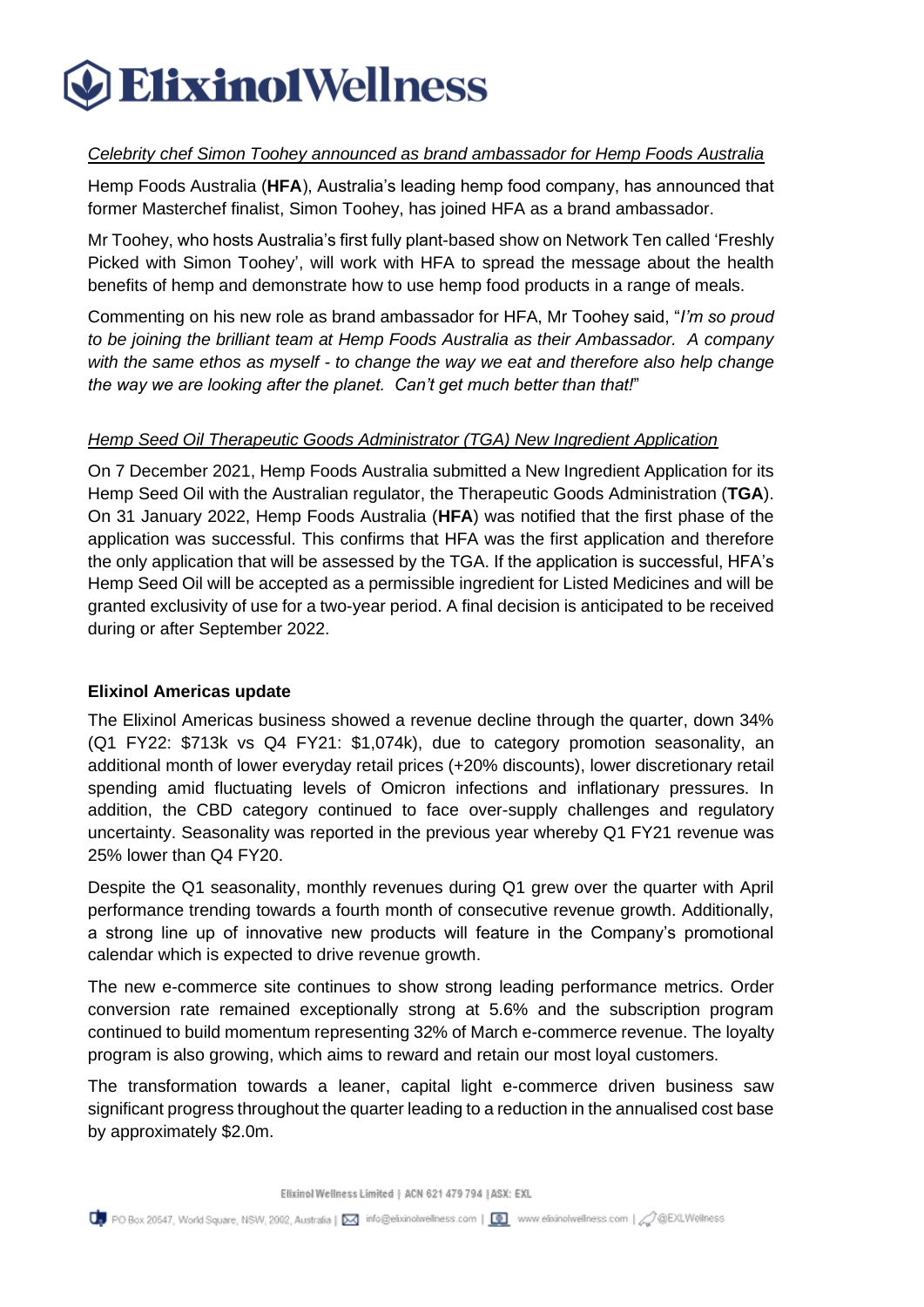The transition to a fully outsourced supply chain was completed in the quarter. In-house warehousing and fulfilment successfully moved to a third-party model will result in an additional \$1.0m of operating cost efficiencies in addition to the \$2.0m noted above.

### *New products launched in US - Sleep Rapid Reset Liposome and Sleep THC Free<sup>3</sup> Gummies*

During the quarter, the Company launched two new sleep products: the Sleep Rapid Reset



are unique, melatonin-free options for consumers to support optimal sleep. Both products contain CBD and CBN, marking a first for the brand to include a minor cannabinoid into product formulations. CBN has a reputation for helping to provide relief from

Liposome and Sleep THC Free<sup>3</sup> Gummies. The

occasional sleeplessness. Sleep Rapid Reset Liposome is a custom formulation of CBD, CBN, lemon balm and chamomile in a vanilla bean flavor. The new Sleep Gummies are vegan and formulated with broad-spectrum hemp extract. Each gummy has 15mg of CBD and 2mg CBN wrapped in a sweet blueberry flavor. An additional six new products, with formulations unique to the category, are scheduled to launch during Q2 FY22.



### **Other Markets**

### *Elixinol products on UK Food Standards Agency (FSA) published novel foods list thus enabling relaunch of Elixinol brand in UK through British Cannabis partnership*

On 31 March 2022, the Food Standards Agency (**FSA**) in the United Kingdom published their long-awaited list of CBD products that are still in the running for full authorisation following a review of over 900 novel foods applications that had been submitted by CBD producers since 1 January 2021. More than 680 applications have now been rejected while another 42 were voluntarily withdrawn by applicants and 70 were approved, including applications supporting 22 Elixinol products. Just under a total of 6,000 products from approximately 100 applications are currently on the list.

<sup>&</sup>lt;sup>3</sup> THC Free means testing conducted to 0.01%. Testing method and detection limits vary depending on the test conducted. This is not a guarantee that no THC is present at concentrations less than 0.01%. This product meets federal requirements for hemp products, however consumption may be flagged by some drug tests.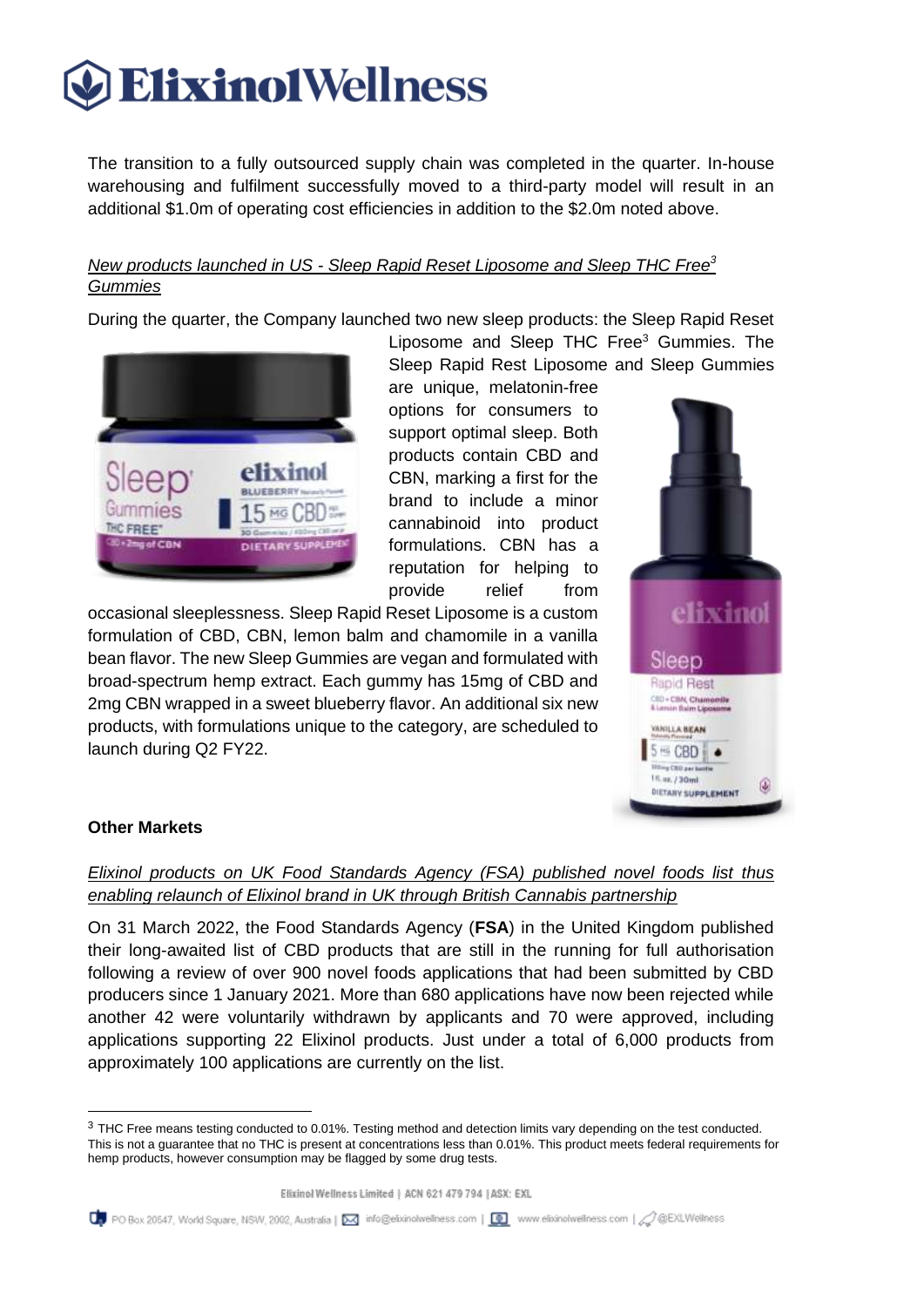Products on the list may remain on sale while those that failed inclusion and any other noncompliant products on the market must now be withdrawn from consumer outlets and may not be traded or sold in the UK.

Publication of the list "*demonstrates the progress the sector has made to meet compliance requirements and creates greater regulatory certainty which, in turn, will increase levels of consumer trust, encourage investment in the sector, and promote innovation,*" said Steve Moore, Association for the Cannabinoid Industry's founder and strategic counsel.

After many years of brand-building, Elixinol Wellness entered into an exclusive licensing agreement with British Cannabis™ for the UK market. With its products now included on the FSA list, UK consumers can continue to purchase Elixinol branded products.

### *Exclusive agreement renewed and extended with Elixinol Japan*

Post quarter end, on 20 April 2022, Elixinol Wellness has renewed its exclusive Trademark and Know-How License Agreement (**Agreement**) with Elixinol Co., Ltd (**Elixinol Japan**), ensuring the Company can continue to build on its market leadership position in Japan, one of Asia's biggest cannabidiol (**CBD**) markets.

Under the terms of the Agreement, Elixinol Japan can use Elixinol trademarks and knowhow in connection with the manufacture, advertising, distribution and sale of licensed CBD products in Japan. Elixinol branded products will be manufactured in Japan to meet market specific regulatory requirements. The Agreement which was originally announced on 28 July 2020 was initially for two years. This renewed agreement is for a five-year period commencing on 1 May 2022 and will renew for a subsequent five-year period subject to mutual agreement of revenue targets. Under the Agreement, Elixinol Japan is required to pay royalties to Elixinol Wellness based on Elixinol Japan's net sales. The agreement can be terminated for cause, which includes material breach of the agreement and failure to exceed Annual Revenue Targets.

### *Elixinol Wellness enters into an exclusive distribution agreement for Malaysia*

On 1 December 2021, a wholly owned subsidiary of Elixinol Wellness entered into an exclusive distribution agreement with Elixinol Wellness (M) Sdn. Bhd. (**Elixinol Malaysia**). The three-year exclusivity period commences and is conditional upon, the Distributor having successfully obtained all required authorisations, registrations and licenses from the relevant regulatory authorities and government agencies to enable the distributor to legally import, sell and distribute the goods.

Elixinol Malaysia has appointed as Chair of its advisory board Tan Sri Datuk Seri Dato' Dr Chua Soi Lek (Dr Chua). Dr. Chua, former Health Minister of Malaysia, is spearheading the approval and licensing process through the regulatory channels leveraging his vast knowledge and experience within the Government framework and local authorities.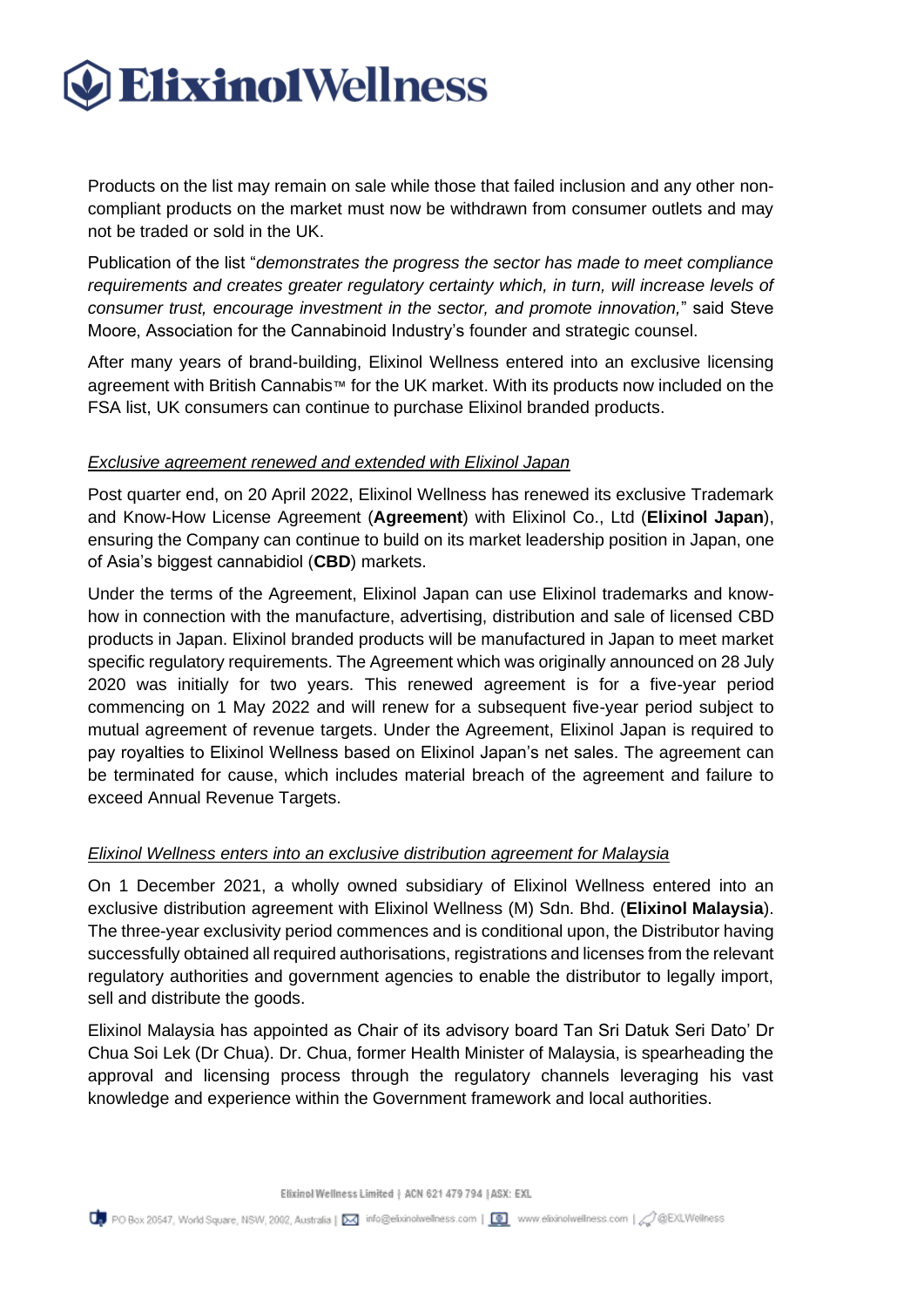### *Elixinol trademark registration achieved in Canada*

The 'intention to use' trademark application for "ELIXINOL" from November 2018 has successfully achieved registration in Canada. The term of registration is 10 years, until March 2032, and the registration will be renewable for further terms of 10 years.

Given a condition of operating in the Canadian market is that hemp must be grown and processed within the country, the Company is seeking opportunities to partner with local operators in Canada to utilise and license Elixinol trademarks, know-how and intellectual property in Canada.

### **Elixinol Wellness provides strategic review update, announces Board and Executive team changes**

On 28 March 2022, Elixinol Wellness provided an update on its strategic review process, which commenced in January 2022, with the objective of maximising shareholder value. It was announced in January that the Group engaged financial advisors Greenhill & Co. Australia Pty Limited (**Greenhill**) to assist with the strategic review which will include consideration of merger, sale or other options for the Company as a whole or its business units.

The strategic review remains ongoing, however the Board decided to bring forward cost reductions through a well-considered and resolute approach to better positioning the Company for the current market environment.

### *Cost reduction program yields additional positive outcomes*

Following a comprehensive organisational review, the Company is implementing a cost reduction program which is expected to reduce annualised operating costs by approximately \$3.2m, predominantly focused on reducing corporate costs and further right-sizing the Elixinol Americas operations.

These new US initiatives are expected to contribute approximately \$2.0m on an annualised basis in OPEX reduction and are in addition to savings of approximately \$1.0m annualised following the transition to an outsourced third-party logistics model in the US which was completed in Q1 FY22.

Throughout the strategic review, emphasis has been placed on optimising the Company's corporate cost structure. This has led to the decision to reduce corporate costs by substantially reducing the size and cost of the group executive team and integrating the group's standalone corporate functions across the group's entities. These initiatives are expected to reduce corporate overheads by approximately \$1.2m on an annualised basis.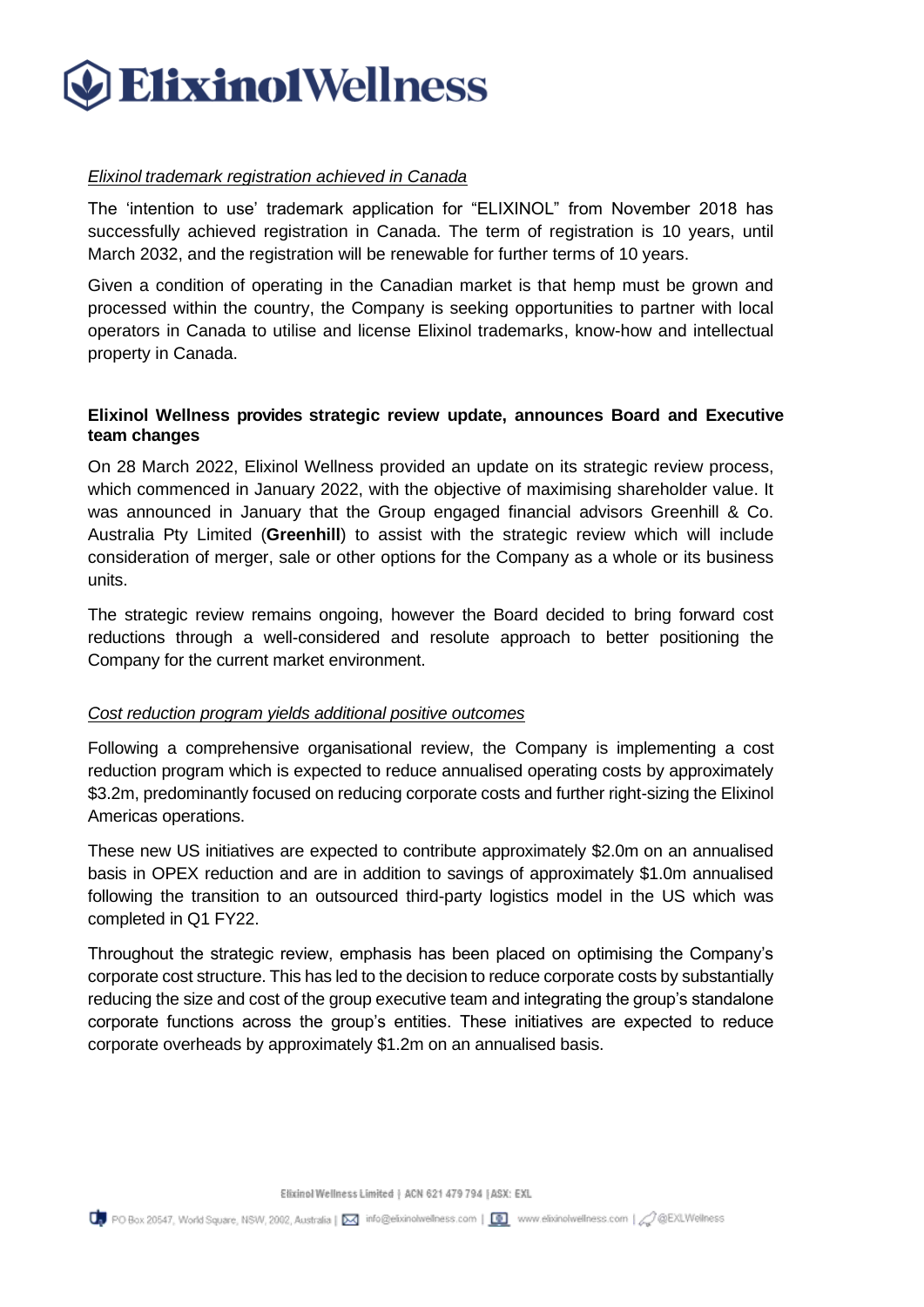These new savings are also in addition to previously communicated savings of approximately \$2.5m annualised from the transition to a licensing model in the UK which was completed in Q4 FY21. Importantly, these new cost efficiencies have been enabled by the work put in place over the previous 24 months, where the Board has focused on moving Elixinol Wellness to be an asset light, e-commerce led business.

### *Changes to Board and Executive team*

As part of the strategic review, the Board accepted the resignation of Mr Oliver Horn from the role of Global Chief Executive Officer (**Global CEO**) and Executive Director, effective 8 April 2022. Mr Horn remains with the business as a Non-Executive Director.

In line with the focus on continuing the ongoing strategic transformation, the Company appointed Mr Ronald (Ron) Dufficy, the Company's then Global Chief Financial Officer (**Global CFO**), as Interim Global CEO of Elixinol Wellness from 8 April 2022.

Mr Dufficy has been with Elixinol Wellness since 2017, prior to the Company's IPO, and in previous roles has led large international teams and driven growth initiatives across highly regulated markets including as General Manager, Global Shared Services, at Aristocrat (ASX: ALL) and Chief Financial Officer, Aristocrat Americas. With his extensive senior leadership and strategy experience, Mr Dufficy is the natural appointment to lead this transition period whilst the strategic review of the Company is completed.

Ms Josephine (Jo) Lorenz who was formerly Group Financial Controller, stepped into the role of Global CFO from 8 April 2022. Prior to joining Elixinol Wellness in 2017, Josephine was Group Financial Controller for Network Ten, and before that for Nine Entertainment Co. (ASX: NEC). She was also formerly Head of Finance at Independent Television News Limited in London and held various roles at Deloitte in both London and Melbourne.

Mr David Fenlon was appointed independent Non-Executive Director, effective 28 March 2022, has over 30 years of experience in the FMCG and consumer sectors. He is currently CEO of The Platform Alliance Group, Non-Executive Chair for Nutritional Growth Solutions (ASX: NGS) and Non-Executive Director of Quest for Life Foundation. He was previously Group CEO and Managing Director of BWX Limited (ASX: BWX), and prior to that, was Managing Director for Australia and New Zealand at Blackmores Limited (ASX: BKL).

### **Appendix 4C commentary**

During the quarter the Company reported operating cash expenditures excluding nonrecurring items of \$5.2m, flat compared with the previous quarter (Q4 FY21: \$5.2m) and a 17% reduction vs PCP (Q1 FY21: \$6.2m). These expenditures were directed towards shifting revenues to direct to consumer channels and expanding its e-commerce capabilities, new product development and brand building, and expanding traditional retail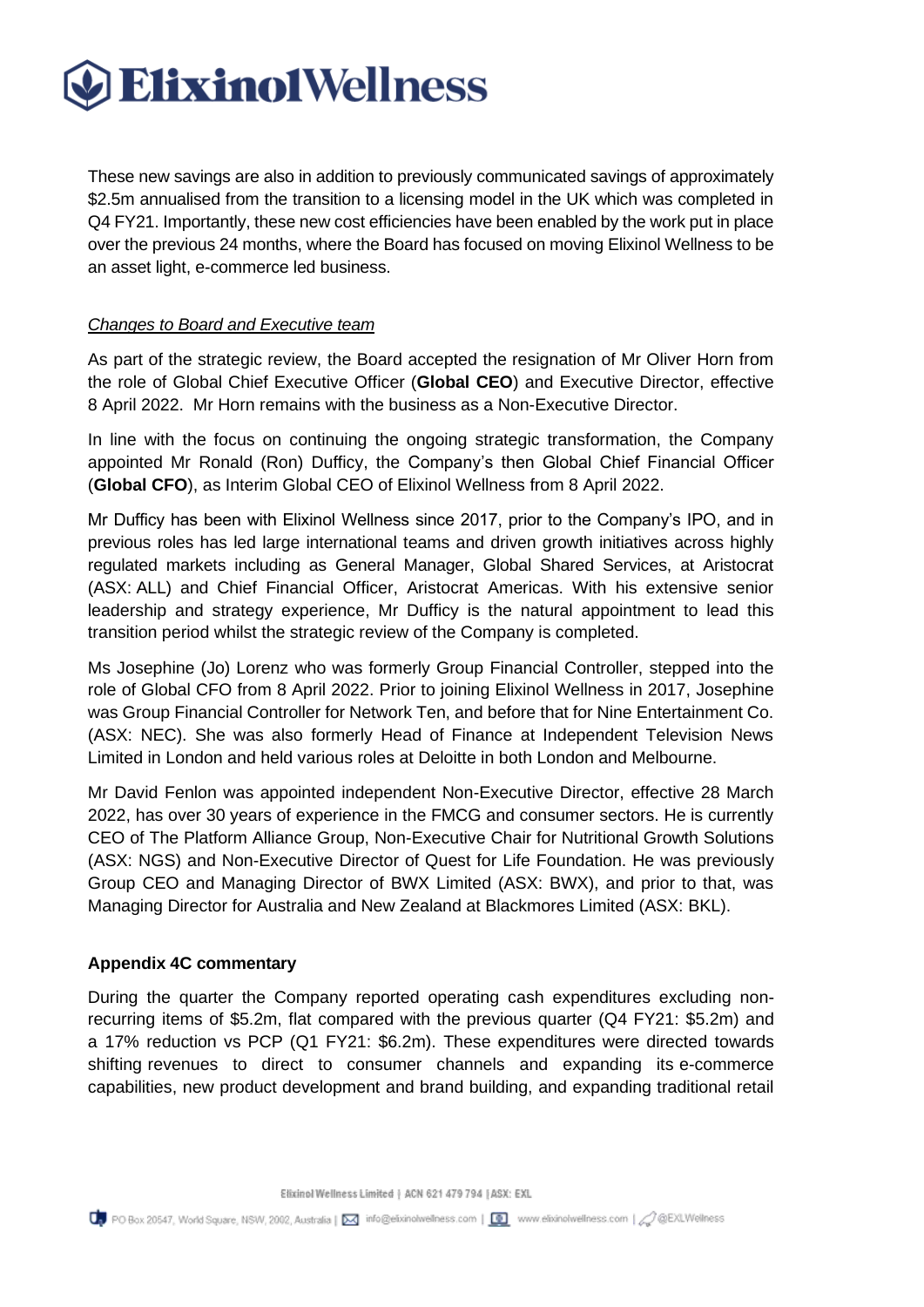

distribution (in particular, in Australia via Hemp Foods Australia). The expenditures were incurred across the Company's business segments as follows: Americas \$3.1m, Europe \$0.2m, Australia \$1.1m and Corporate \$0.8m.

The Company reported payments to related parties totalling \$220,000. These payments comprise non-executive director fees and executive director remuneration.

This document was authorised to be given to the ASX by the Board of the Company.

#### **Investor relations please contact:**

Ron Dufficy, Interim Global CEO [ron.dufficy@elixinolwellness.com](mailto:ron.dufficy@elixinolwellness.com)

### **About Elixinol**

Elixinol Wellness Limited (ASX:EXL) is a global leader in the hemp industry, innovating, marketing and selling hemp derived nutraceutical, cosmetic and food products. The Company's simplified business model is focusing on:

- In the Americas, innovating, marketing and selling high quality Elixinol branded hemp derived nutraceutical and skincare products based in Colorado, USA
- In Australia, Hemp Foods Australia is a leading hemp food wholesaler, retailer, manufacturer and exporter of bulk and branded raw materials, and finished products
- In In the United Kingdom, South Africa, Japan, Brazil, Mexico and Malaysia (pending approvals), Elixinol branded products are available to consumers via exclusive Distribution and/or Trademark and Know-How Licensing Agreements
- Across the Rest of World, expanding distribution of Elixinol branded hemp derived products through reputable distributors as key markets open.

See more at [www.elixinolwellness.com](http://www.elixinolwellness.com/)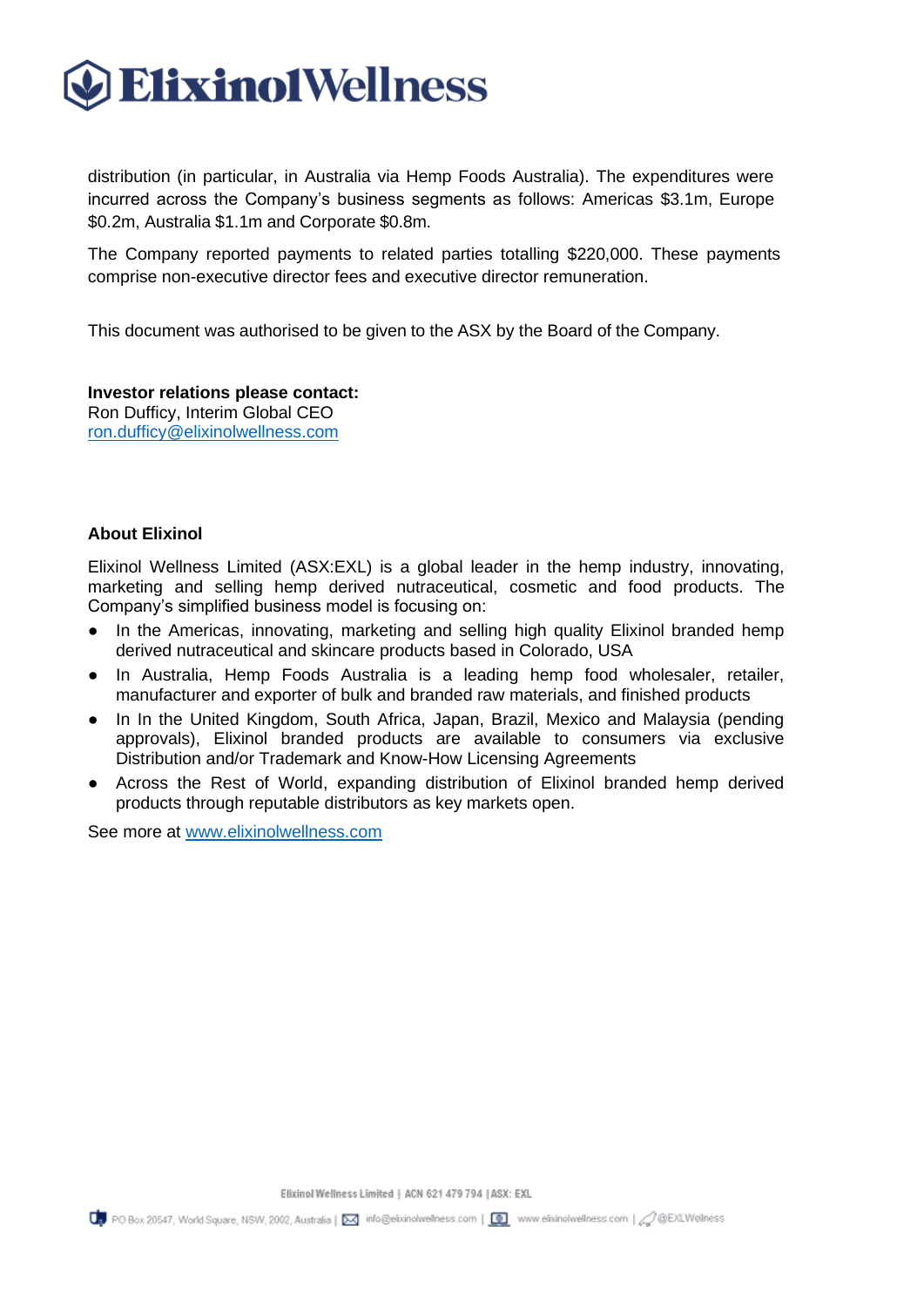### **Appendix 4C**

### **Quarterly cash flow report for entities subject to Listing Rule 4.7B**

| Name of entity            |                                   |
|---------------------------|-----------------------------------|
| Elixinol Wellness Limited |                                   |
|                           |                                   |
| <b>ABN</b>                | Quarter ended ("current quarter") |

| <b>Consolidated statement of cash flows</b> |                                                     | <b>Current quarter</b><br>\$A'000 | Year to date<br>$(3$ months)<br>\$A'000 |
|---------------------------------------------|-----------------------------------------------------|-----------------------------------|-----------------------------------------|
| 1.                                          | Cash flows from operating activities                |                                   |                                         |
| 1.1                                         | Receipts from customers                             | 1,587                             | 1,587                                   |
| 1.2                                         | Payments for                                        |                                   |                                         |
|                                             | research and development<br>(a)                     |                                   |                                         |
|                                             | product manufacturing and operating<br>(b)<br>costs | (1,768)                           | (1,768)                                 |
|                                             | advertising and marketing<br>(c)                    | (363)                             | (363)                                   |
|                                             | leased assets<br>(d)                                | (39)                              | (39)                                    |
|                                             | staff costs<br>(e)                                  | (2, 155)                          | (2, 155)                                |
|                                             | (f)<br>administration and corporate costs           | (841)                             | (841)                                   |
| 1.3                                         | Dividends received (see note 3)                     |                                   |                                         |
| 1.4                                         | Interest received                                   | 6                                 | 6                                       |
| 1.5                                         | Interest and other costs of finance paid            | (12)                              | (12)                                    |
| 1.6                                         | Income taxes paid/(received)                        | (2)                               | (2)                                     |
| 1.7                                         | Government grants and tax incentives                | 317                               | 317                                     |
| 1.8                                         | Other – non recurring                               |                                   |                                         |
| 1.9                                         | Net cash from / (used in) operating<br>activities   | (3,270)                           | (3,270)                                 |

| 2.  |                             | Cash flows from investing activities |     |
|-----|-----------------------------|--------------------------------------|-----|
| 2.1 | Payments to acquire or for: |                                      |     |
|     | (g)                         | entities                             |     |
|     | (h)                         | businesses                           |     |
|     | (i)                         | property, plant and equipment        |     |
|     | (j)                         | investments                          |     |
|     | (k)                         | intellectual property                | (2) |
|     | (1)                         | other non-current assets             |     |

ASX Listing Rules Appendix 4C (17/07/20) Page 1 + See chapter 19 of the ASX Listing Rules for defined terms.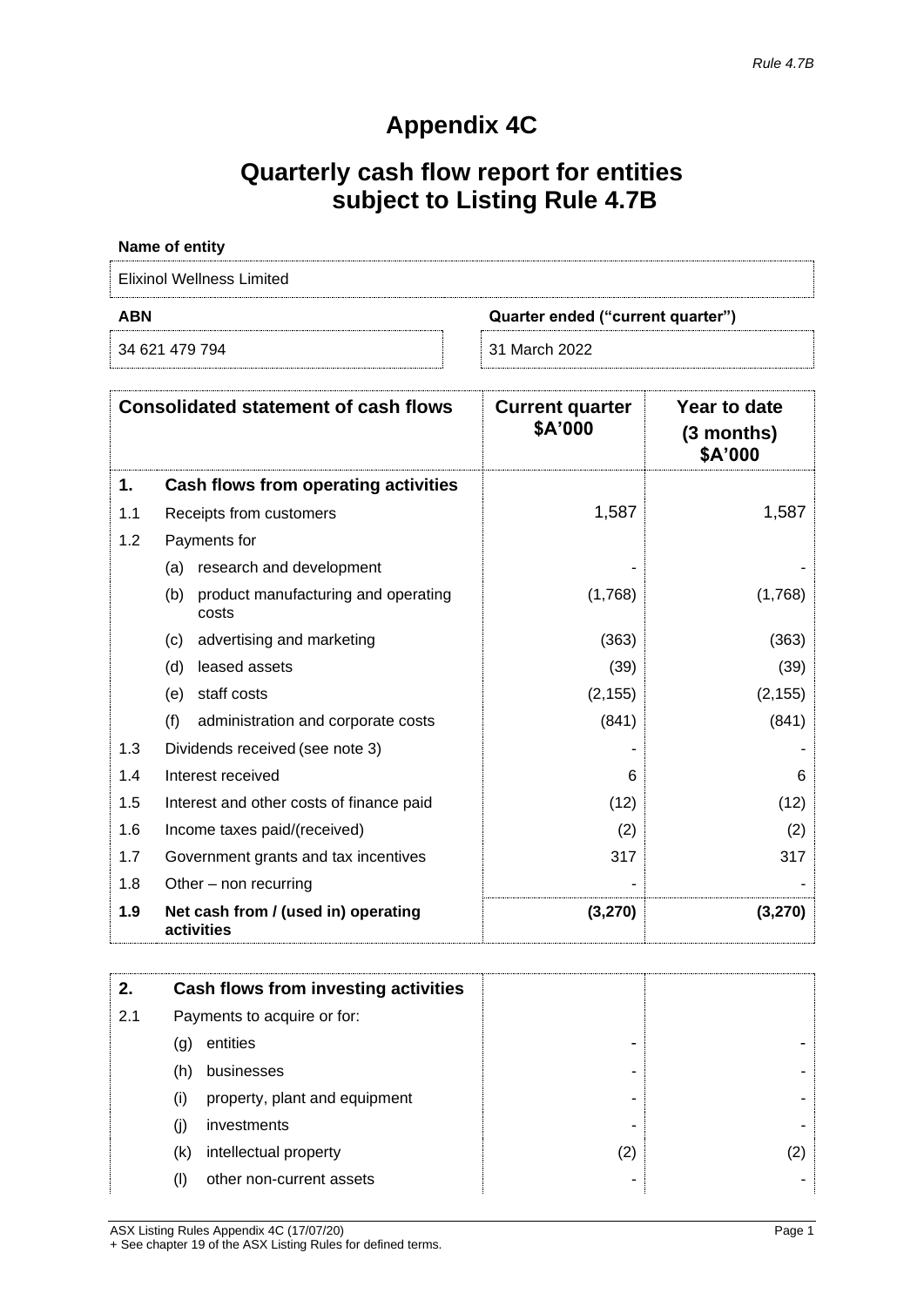| <b>Consolidated statement of cash flows</b> |                                                   | <b>Current quarter</b><br>\$A'000 | Year to date<br>$(3$ months)<br>\$A'000 |
|---------------------------------------------|---------------------------------------------------|-----------------------------------|-----------------------------------------|
| 2.2                                         | Proceeds from disposal of:                        |                                   |                                         |
|                                             | entities<br>(a)                                   |                                   |                                         |
|                                             | (b)<br>businesses                                 |                                   |                                         |
|                                             | property, plant and equipment<br>(c)              | 34                                | 34                                      |
|                                             | (d)<br>investments                                |                                   |                                         |
|                                             | intellectual property<br>(e)                      |                                   |                                         |
|                                             | (f)<br>other non-current assets                   |                                   |                                         |
| 2.3                                         | Cash flows from loans to other entities           |                                   |                                         |
| 2.4                                         | Dividends received (see note 3)                   |                                   |                                         |
| 2.5                                         | Other                                             |                                   |                                         |
| 2.6                                         | Net cash from / (used in) investing<br>activities | 32                                | 32                                      |

| 3.   | Cash flows from financing activities                                                          |       |       |
|------|-----------------------------------------------------------------------------------------------|-------|-------|
| 3.1  | Proceeds from issues of equity securities<br>(excluding convertible debt securities)          |       |       |
| 3.2  | Proceeds from issue of convertible debt<br>securities                                         |       |       |
| 3.3  | Proceeds from exercise of options                                                             |       |       |
| 3.4  | Transaction costs related to issues of<br>equity securities or convertible debt<br>securities |       |       |
| 3.5  | Proceeds from borrowings                                                                      |       |       |
| 3.6  | Repayment of borrowings                                                                       | (188) | (188) |
| 3.7  | Transaction costs related to loans and<br>borrowings                                          |       |       |
| 3.8  | Dividends paid                                                                                |       |       |
| 3.9  | Other                                                                                         |       |       |
| 3.10 | Net cash from / (used in) financing<br>activities                                             | (188) | (188) |

|     | Net increase / (decrease) in cash and<br>cash equivalents for the period |         |         |
|-----|--------------------------------------------------------------------------|---------|---------|
| 4.1 | Cash and cash equivalents at beginning of<br>period                      | 12,649  | 12,649  |
| 4.2 | Net cash from / (used in) operating<br>activities (item 1.9 above)       | (3,270) | (3,270) |
| 4.3 | Net cash from / (used in) investing activities<br>(item 2.6 above)       | 32      | 32      |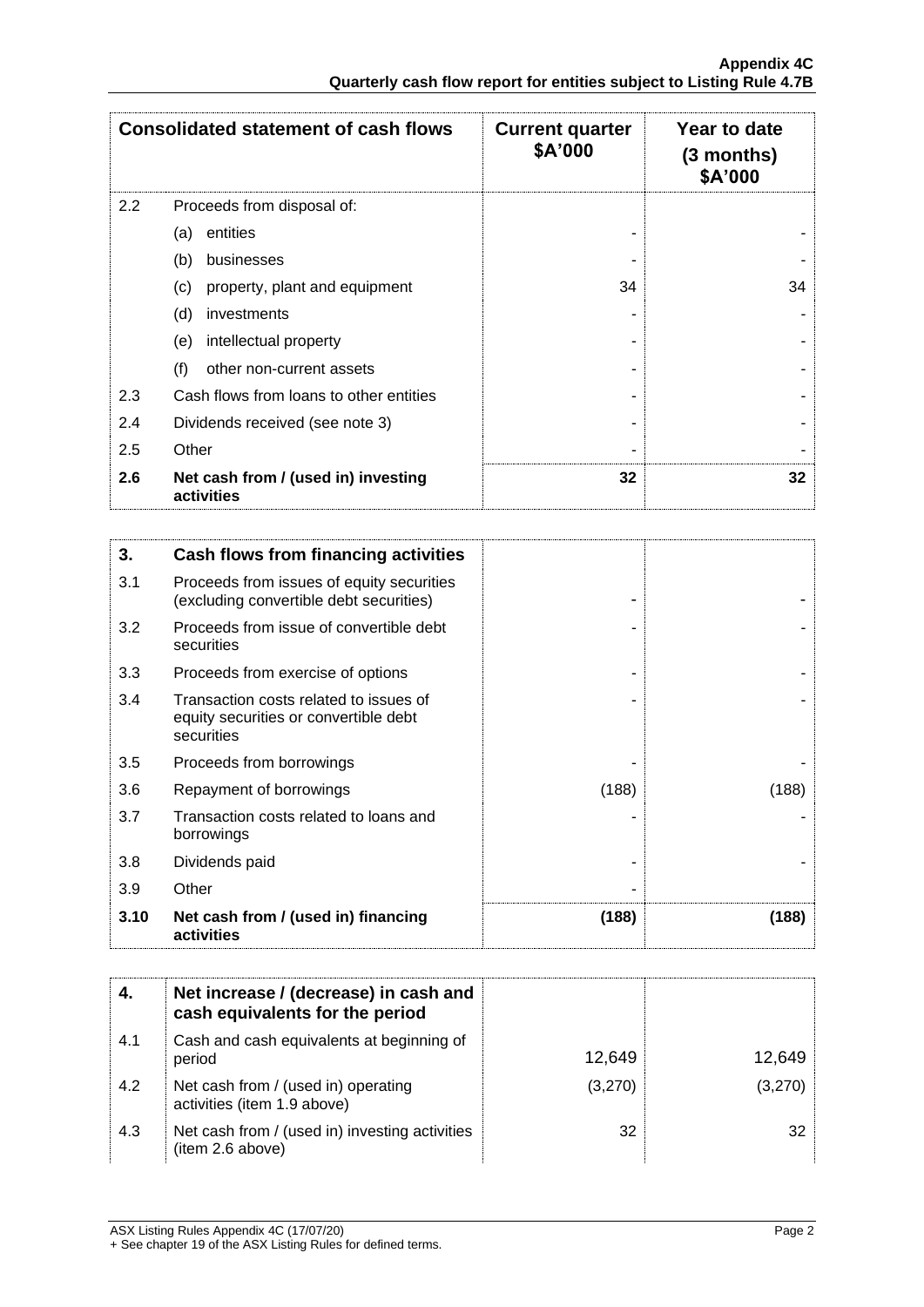| <b>Consolidated statement of cash flows</b> |                                                                    | <b>Current quarter</b><br>\$A'000 | Year to date<br>$(3$ months)<br>\$A'000 |
|---------------------------------------------|--------------------------------------------------------------------|-----------------------------------|-----------------------------------------|
| 4.4                                         | Net cash from / (used in) financing activities<br>item 3.10 above) | (188)                             | (188)                                   |
| 4.5                                         | Effect of movement in exchange rates on<br>cash held               | (53)                              | (53)                                    |
| 4.6                                         | Cash and cash equivalents at end of<br>period                      | 9,170                             | 9,170                                   |

| Reconciliation of cash and cash<br>5.<br>equivalents<br>at the end of the quarter (as shown in the<br>consolidated statement of cash flows) to the<br>related items in the accounts |                                                                              | <b>Current quarter</b><br>\$A'000 | <b>Previous quarter</b><br>\$A'000 |
|-------------------------------------------------------------------------------------------------------------------------------------------------------------------------------------|------------------------------------------------------------------------------|-----------------------------------|------------------------------------|
| 5.1                                                                                                                                                                                 | <b>Bank balances</b>                                                         | 9.170                             | 12.649                             |
| 5.2                                                                                                                                                                                 | Call deposits                                                                |                                   |                                    |
| 5.3                                                                                                                                                                                 | Bank overdrafts                                                              |                                   |                                    |
| 5.4                                                                                                                                                                                 | Other (provide details)                                                      |                                   |                                    |
| 5.5                                                                                                                                                                                 | Cash and cash equivalents at end of<br>quarter (should equal item 4.6 above) | 9,170                             | 12,649                             |

| 6.  | Payments to related parties of the entity and their<br>associates                                                                                           | <b>Current quarter</b><br>\$A'000 |
|-----|-------------------------------------------------------------------------------------------------------------------------------------------------------------|-----------------------------------|
| 6.1 | Aggregate amount of payments to related parties and their<br>associates included in item 1                                                                  |                                   |
| 6.2 | Aggregate amount of payments to related parties and their<br>associates included in item 2                                                                  |                                   |
|     | Note: if any amounts are shown in items 6.1 or 6.2, your quarterly activity report must include a description of, and an<br>explanation for, such payments. |                                   |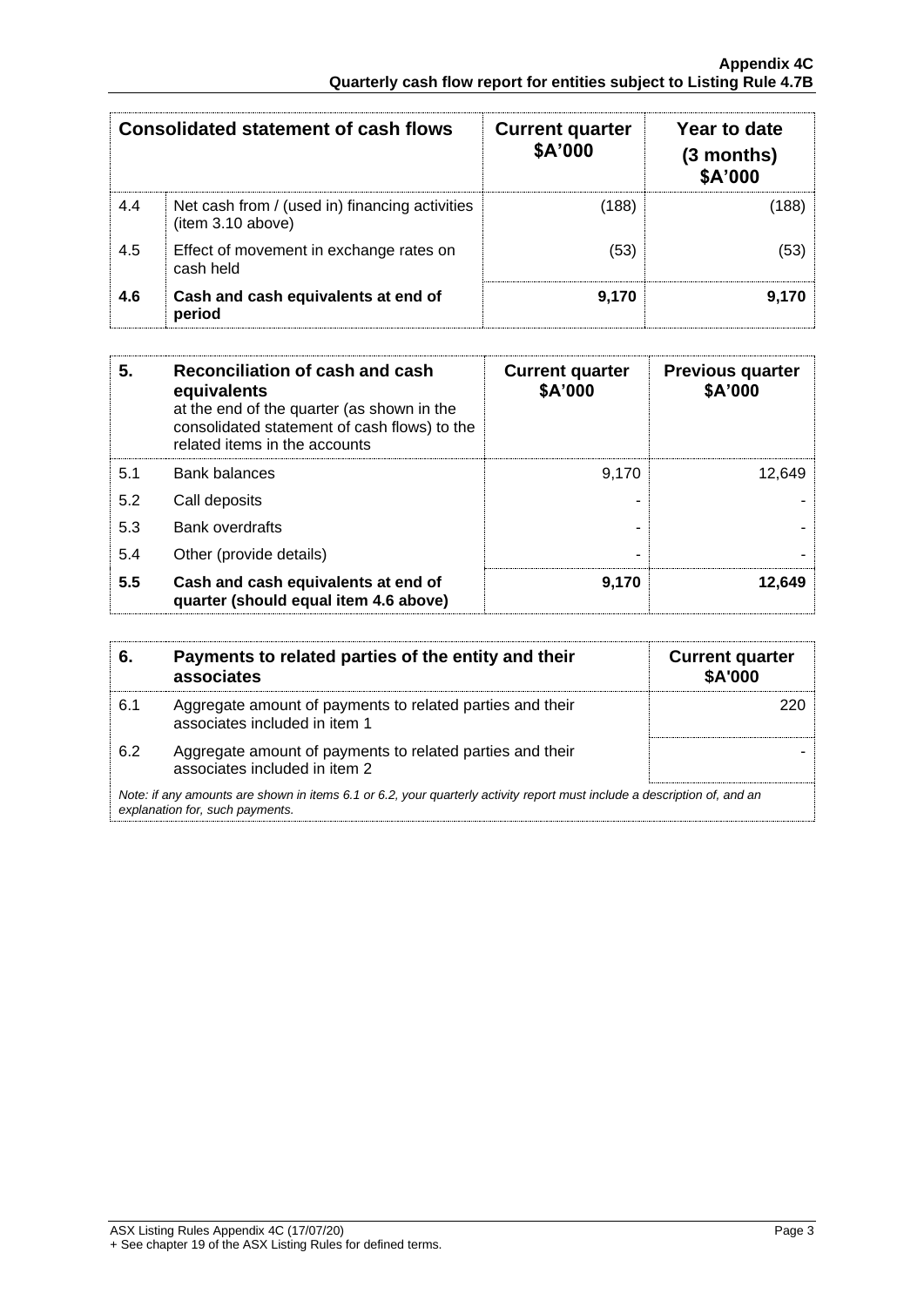| 7.  | <b>Financing facilities</b><br>Note: the term "facility' includes all forms of financing<br>arrangements available to the entity.<br>Add notes as necessary for an understanding of the<br>sources of finance available to the entity.                                                                                                               | <b>Total facility</b><br>amount at quarter<br>end<br>\$A'000 | Amount drawn at<br>quarter end<br>\$A'000 |
|-----|------------------------------------------------------------------------------------------------------------------------------------------------------------------------------------------------------------------------------------------------------------------------------------------------------------------------------------------------------|--------------------------------------------------------------|-------------------------------------------|
| 7.1 | Loan facilities                                                                                                                                                                                                                                                                                                                                      |                                                              |                                           |
| 7.2 | Credit standby arrangements                                                                                                                                                                                                                                                                                                                          |                                                              |                                           |
| 7.3 | Other (please specify)                                                                                                                                                                                                                                                                                                                               |                                                              |                                           |
| 7.4 | <b>Total financing facilities</b>                                                                                                                                                                                                                                                                                                                    |                                                              |                                           |
| 7.5 | Unused financing facilities available at quarter end                                                                                                                                                                                                                                                                                                 |                                                              |                                           |
| 7.6 | Include in the box below a description of each facility above, including the lender, interest<br>rate, maturity date and whether it is secured or unsecured. If any additional financing<br>facilities have been entered into or are proposed to be entered into after quarter end,<br>include a note providing details of those facilities as well. |                                                              |                                           |
|     | N/A                                                                                                                                                                                                                                                                                                                                                  |                                                              |                                           |

| 8.  |                                                           | Estimated cash available for future operating activities                                                                                                                                                               | \$A'000 |
|-----|-----------------------------------------------------------|------------------------------------------------------------------------------------------------------------------------------------------------------------------------------------------------------------------------|---------|
| 8.1 | Net cash from / (used in) operating activities (item 1.9) |                                                                                                                                                                                                                        | (3,270) |
| 8.2 |                                                           | Cash and cash equivalents at quarter end (item 4.6)                                                                                                                                                                    | 9,170   |
| 8.3 |                                                           | Unused finance facilities available at quarter end (item 7.5)                                                                                                                                                          |         |
| 8.4 |                                                           | Total available funding (item $8.2 +$ item $8.3$ )                                                                                                                                                                     | 9,170   |
| 8.5 | item 8.1)                                                 | Estimated quarters of funding available (item 8.4 divided by                                                                                                                                                           | 2.80    |
|     |                                                           | Note: if the entity has reported positive net operating cash flows in item 1.9, answer item 8.5 as "N/A". Otherwise, a<br>figure for the estimated quarters of funding available must be included in item 8.5.         |         |
| 8.6 |                                                           | If item 8.5 is less than 2 quarters, please provide answers to the following questions:                                                                                                                                |         |
|     | 8.6.1                                                     | Does the entity expect that it will continue to have the current level of net operating<br>cash flows for the time being and, if not, why not?                                                                         |         |
|     | Answer: N/A                                               |                                                                                                                                                                                                                        |         |
|     | 8.6.2                                                     | Has the entity taken any steps, or does it propose to take any steps, to raise further<br>cash to fund its operations and, if so, what are those steps and how likely does it<br>believe that they will be successful? |         |
|     | Answer: N/A                                               |                                                                                                                                                                                                                        |         |
|     | 8.6.3                                                     | Does the entity expect to be able to continue its operations and to meet its business<br>objectives and, if so, on what basis?                                                                                         |         |
|     | Answer: N/A                                               |                                                                                                                                                                                                                        |         |
|     |                                                           | Note: where item 8.5 is less than 2 quarters, all of questions 8.6.1, 8.6.2 and 8.6.3 above must be answered.                                                                                                          |         |
|     |                                                           |                                                                                                                                                                                                                        |         |